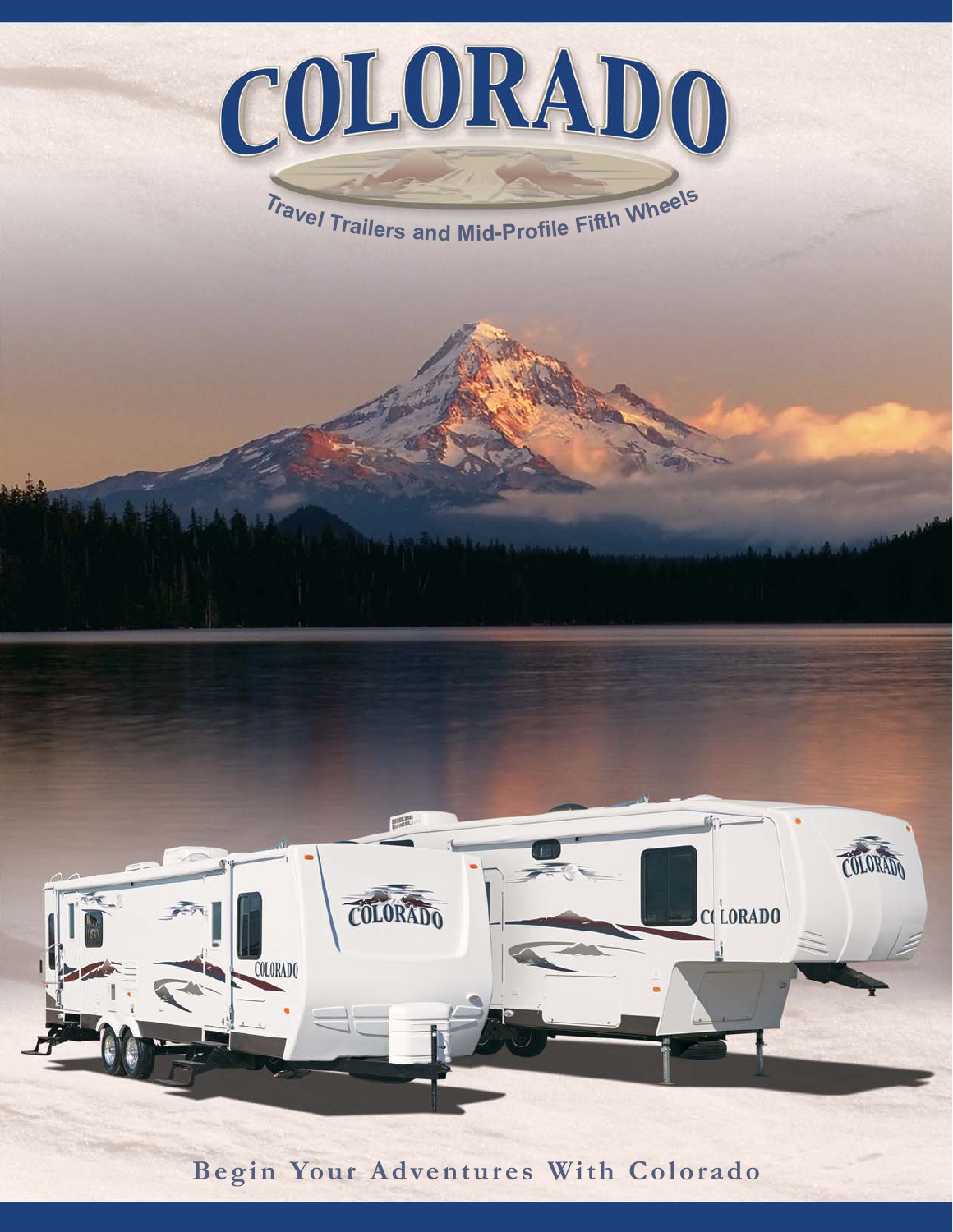# **Mid-Profile Fifth Wheels**







**28RK-M5-BS**







# **Weights and Specifications**

| Mid-Profile Fifth Wheels                 | $27RL-M5-BS$ | 28RK-M5-BS | 29BH-M5-BS | 30CE-M5-BS  | $31RL-M5-BS$                 | 32QB-M5-BS | <b>Travel Trailers</b>                   | 26FB-DSL       |
|------------------------------------------|--------------|------------|------------|-------------|------------------------------|------------|------------------------------------------|----------------|
| Length                                   | 31'9''       | 32'8''     | 34'4''     | 33'5''      | $34^{\circ}6^{\prime\prime}$ | 36'6''     | Length                                   | $30^{\circ}6"$ |
| Exterior Width                           | 8'           | 8'         | 8'         | $8^{\circ}$ | 8'                           | 8 ft.      | Exterior Width                           | 8'             |
| Exterior Height                          | 12'4''       | 12'4''     | 12'4''     | 12'4''      | 12'4''                       | 12'4''     | Exterior Height                          | 10'8''         |
| Hitch Dry Weight                         | 1684         | 1636       | 1871       | 1864        | 1780                         | 1852       | Hitch Dry Weight                         | 826            |
| Gross Vehicle Weight                     | 12192        | 12192      | 12192      | 12480       | 12192                        | 12192      | Gross Vehicle Weight                     | 11176          |
| Unloaded Vehicle Weight                  | 7747         | 8106       | 9233       | 8886        | 8756                         | 10276      | Unloaded Vehicle Weight                  | 6591           |
| Net Cargo Capacity                       | 3542         | 3228       | 2959       | 3594        | 2488                         | 1916       | Net Cargo Capacity                       | 3986           |
| Fresh Water Capacity                     | 56           | 56         | 56         | 56          | 56                           | 56         | Fresh Water Capacity                     | 56             |
| Grey Water Capacity                      | 80           | 80         | 80         | 80          | 80                           | 80         | Grey Water Capacity                      | 40             |
| <b>Black Water Capacity</b>              | 40           | 40         | 40         | 40          | 40                           | 40         | <b>Black Water Capacity</b>              | 40             |
| Furnace Size (BTU)                       | 35000        | 35000      | 35000      | 35000       | 35000                        | 35000      | Furnace Size (BTU)                       | 35000          |
| Water Heater                             | 10           | 10         | 10         | 10          | 10                           | 10         | Water Heater                             | 10             |
| Awning Length                            | 20           | 18         | 15         | 15          | 15                           | 17         | Awning Length                            | 19             |
| Tire Size (All Models): $ST225/75R15(D)$ |              |            |            |             |                              |            | Tire Size (All Models): $ST225/75R15(D)$ |                |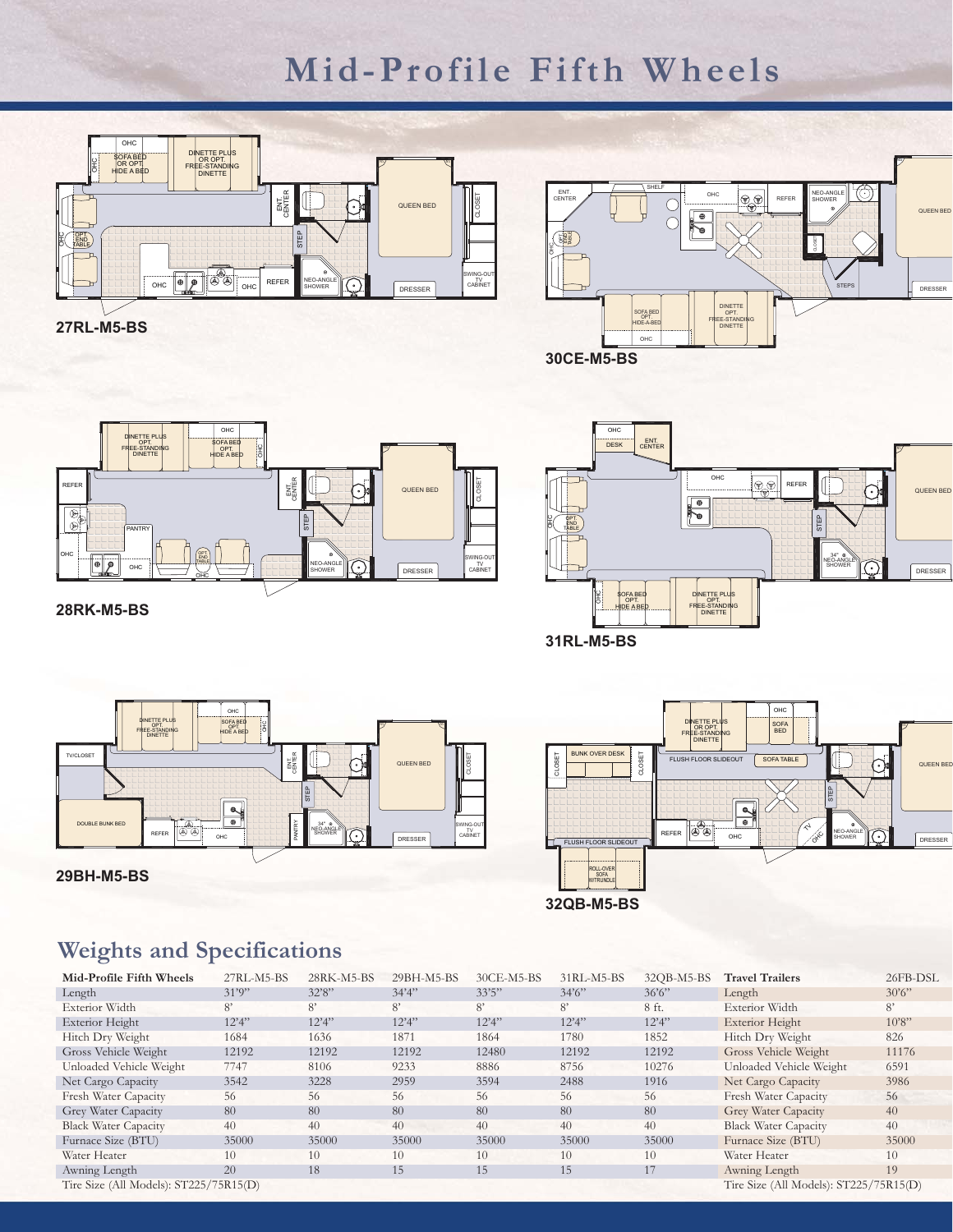# **Decors**

# **Travel Trailers**



CLOSET

SWING-OUT TV CABINET

NS

D

NS

CLOSET

SWING-OUT TV CABINET



**Barcelona Rust**



**Fusion Sage**



**Graphic Opal**



**Raine Blue**

| 30RL-DSL | 30RL-DSL-BS | 31BK-DSL | 31BK-DSL-BS |
|----------|-------------|----------|-------------|
| 32'9''   | 32'9''      | 34'11''  | 34'11''     |
| 8'       | 8'          | 8'       | 8'          |
| 10'8"    | 10'8"       | 10'8"    | 10'8"       |
| 944      | 1240        | 1100     | 1288        |
| 11176    | 11176       | 11176    | 11176       |
| 7120     | 7420        | 7458     | 7758        |
| 3644     | 3184        | 3244     | 2962        |
| 56       | 56          | 56       | 56          |
| 40       | 40          | 40       | 40          |
| 40       | 40          | 40       | 40          |
| 35000    | 35000       | 35000    | 35000       |
| 10       | 10          | 10       | 10          |
| 22       | 22          | 20       | 20          |



**26FB-DSL**



**30RL-DSL**



FLUSH FLOOR SLIDE-OUT OHC SOFA<br>BED DINETTE | SUFF<br>|PLUS| | BED TV TRAY ENTE<br>GENTE CLOSET RUN AND CLOSET RELATIONS ON THE CLOSE OF STATE CONTRACT ON THE CLOSE OF STATE CLOSE OF STATE CLOSE CLOSE OF STATE CLOSE CLOSE CLOSE CLOSE CLOSE CLOSE CLOSE CLOSE CLOSE CLOSE CLOSE CLOSE CLOSE CLOSE CLOSE CLOSE CLOSE **STORAGE** SC/NS



**31BK-DSL**